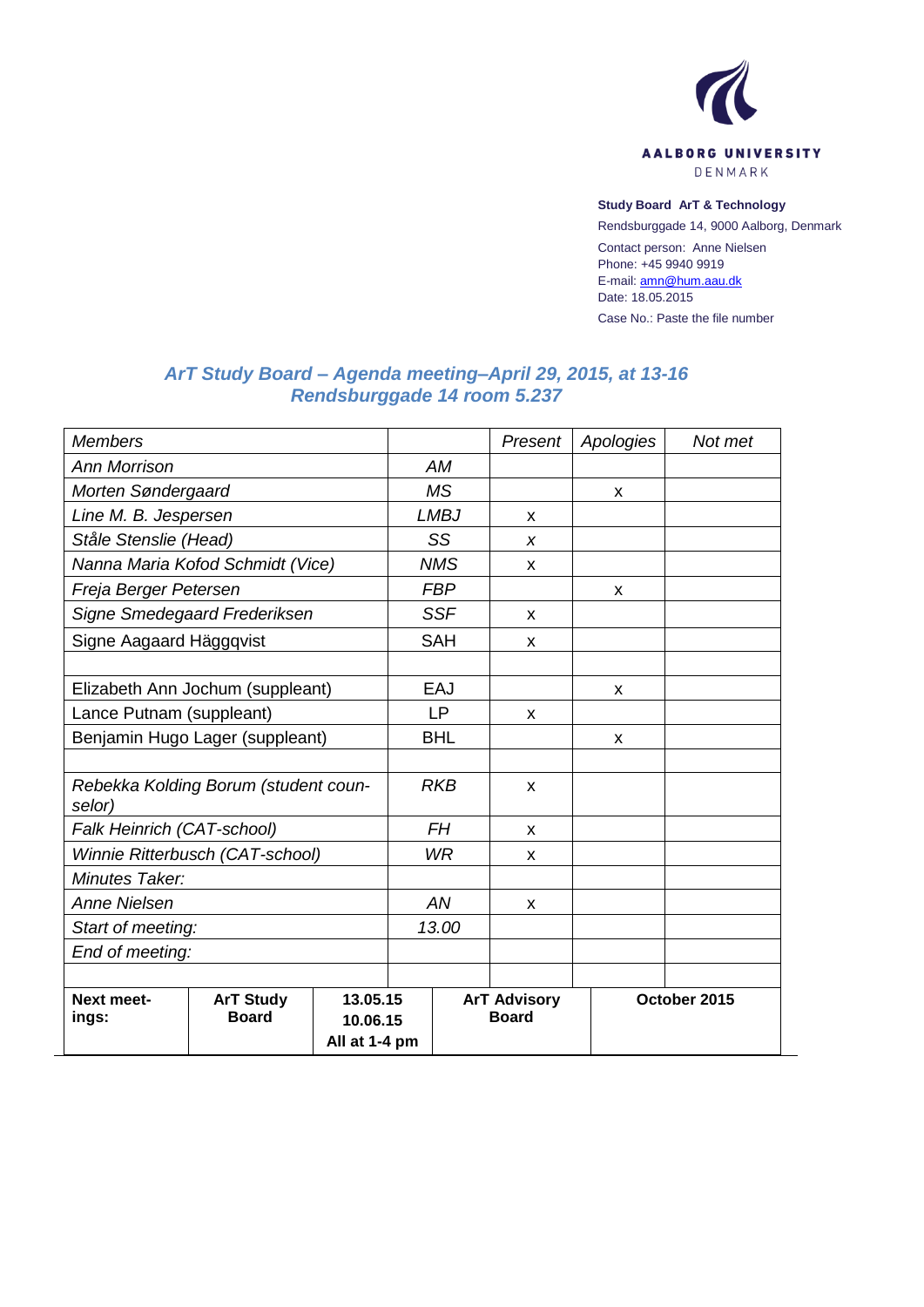

| Item. | Subject:                                                                                                                                                                                                                                                                             |
|-------|--------------------------------------------------------------------------------------------------------------------------------------------------------------------------------------------------------------------------------------------------------------------------------------|
|       |                                                                                                                                                                                                                                                                                      |
| 1.    | Approval of Agenda 29.04.2015.                                                                                                                                                                                                                                                       |
|       | Restructuring of CAT-Study Board (FH)                                                                                                                                                                                                                                                |
|       | Postponed for next meeting as all need to be part of the meeting (as an item).                                                                                                                                                                                                       |
|       | Added to the agenda: 4. Dimittentundersøgelse / Bachelor Evaluation 2014                                                                                                                                                                                                             |
|       | Approved with this corrections.                                                                                                                                                                                                                                                      |
| 2.    | Approval of Minutes - meeting 25.03.2015                                                                                                                                                                                                                                             |
|       | Approved.                                                                                                                                                                                                                                                                            |
| 3.    | News:                                                                                                                                                                                                                                                                                |
|       | <b>Head of Study (SS)</b>                                                                                                                                                                                                                                                            |
|       | ArT-Lab update                                                                                                                                                                                                                                                                       |
|       | Until end of May 2015 Thomas Kristensen is employed half-time at ArT-Lab. He will make a work-<br>ingdescription of each lab in cooperation with Jesper Thorup Nielsen and Poul Lund.                                                                                                |
|       | New budget of kr. 80.000 has been approved for equipment to ArT-Lab.                                                                                                                                                                                                                 |
|       | Marketing of ArT/Video Competition                                                                                                                                                                                                                                                   |
|       | Has been open and posted on Moodle and ArT Facebook.                                                                                                                                                                                                                                 |
|       | Teachers meeting                                                                                                                                                                                                                                                                     |
|       | May 12 all day meeting for teachers in order to strengthen the study – first discussion of how to<br>pay for lesson and supervision.                                                                                                                                                 |
|       | ArT facilities - Group room - update<br>$\qquad \qquad \blacksquare$                                                                                                                                                                                                                 |
|       | Meeting with Teknisk Forvaltning about equipment – all the equipment, hangers and electric wires<br>has been put in the room. Hooks will be put in the ceiling within a few days.                                                                                                    |
|       | Erasmus update                                                                                                                                                                                                                                                                       |
|       | SS and WBR are working for new agreements with Portugal, England, Sweden and Belgium. The<br>Study Board is asked to continue sending suggestions for new agreements. WBR will ask Inter-<br>national Office for a standard agreement for non-European institutions that we can use. |
|       | Selvevalueringsrapport ArT (External Members) (SS).<br>$\overline{\phantom{a}}$                                                                                                                                                                                                      |

Ongoing work – All study board members is asked to book the 19. 20. and 21 of August to participate in an eventual meeting.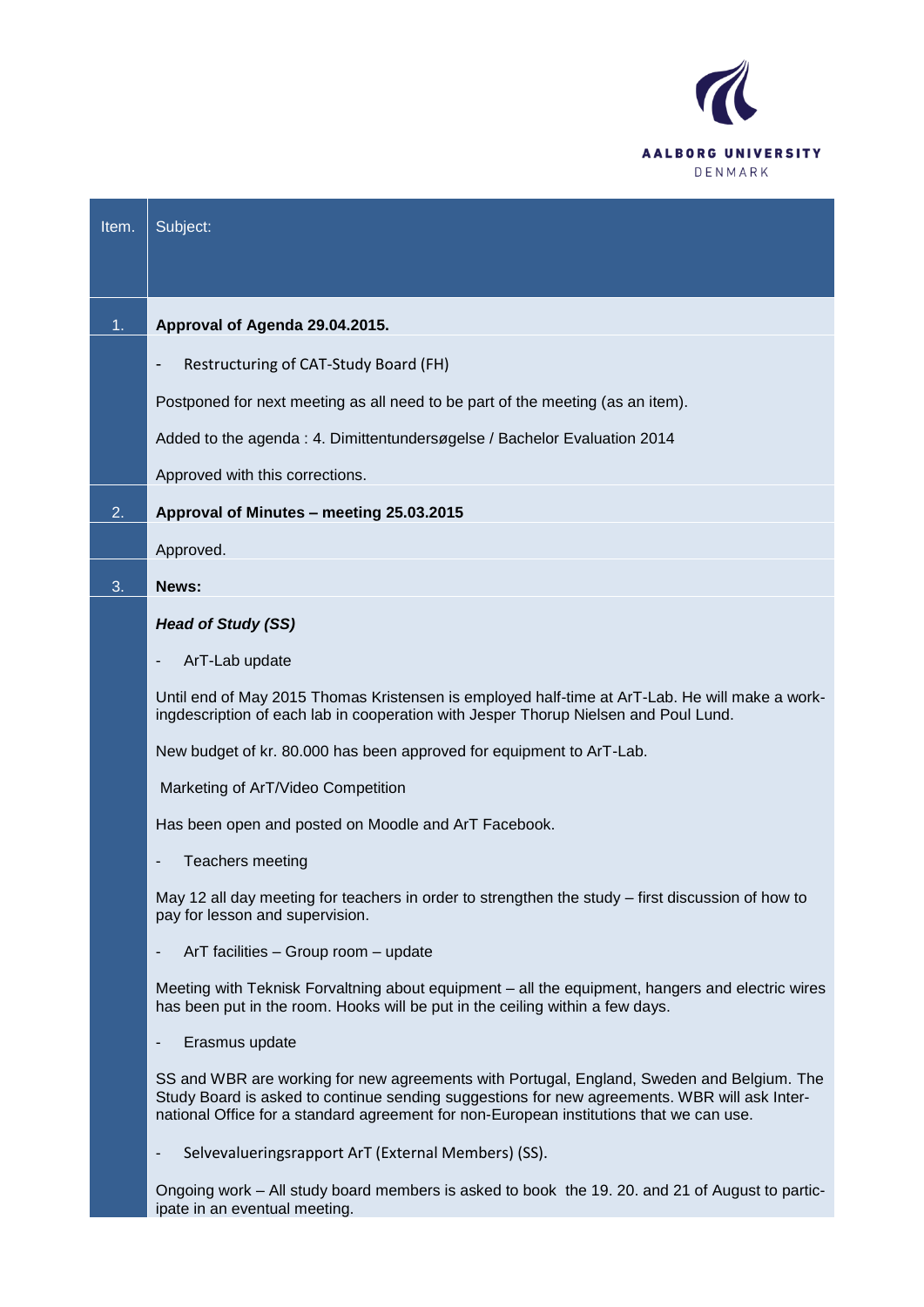

Maria Hellstrøm has been contacted.

#### ArT spring exhibition 2015

Each semester coordinator is part of the committee of organizing the exhibition. There will be made a catalogue over the exhibition with documentation.

AN has booked room – and will try to book all the space in the Foyer.

Teachers and supervisors will be invited to the walk-through day - SS.

Coordinator for fall 2015

SS has to discuss with Head of Department about coordinators for the fall 2015.

ArT1 – NN, KOM, ArT3 – Lance Putnam, ArT5 – Elizabeth Ann Jochum.

The requisitions has been send to the Department of Communication and Psychology

*- Relate* **(SS)**

No news

#### *- Students*

Study Tour to Steneby, Sweden was a success. Doing shorter projects was a great way to work and it could be a good idea to work in the same way here at ArT – and to mix the work cross semesters.

Suggest that it is discussed at the Teacher Meeting.

# *- Students Supervisors* **(NMKS/RKB)**

Application date for international students is March 15 – and there cannot be given any dispensation for that – has to wait until next year.

# *- CAT-school* **(FH/WRB)**

# Restructuring of CAT-Study Board (FH)

Postponed for next meeting as all need to be part of the meeting (an item for itself).

# 4. **Dimittentundersøgelse / Bachelor Evaluation 2014**

Few bachelors have responded – it is therefore difficult to draw any conclusions.

Comment from SS – suggest that there will be shorter questions it the questionnaire – as it looks like people are falling out in the end of the questions.

Need to push this forward to get better result – more insensitive, clearer and better questions.

What do we do to get students to respond these questions? It is a serious problem for the ArT Board to react on very few respondents.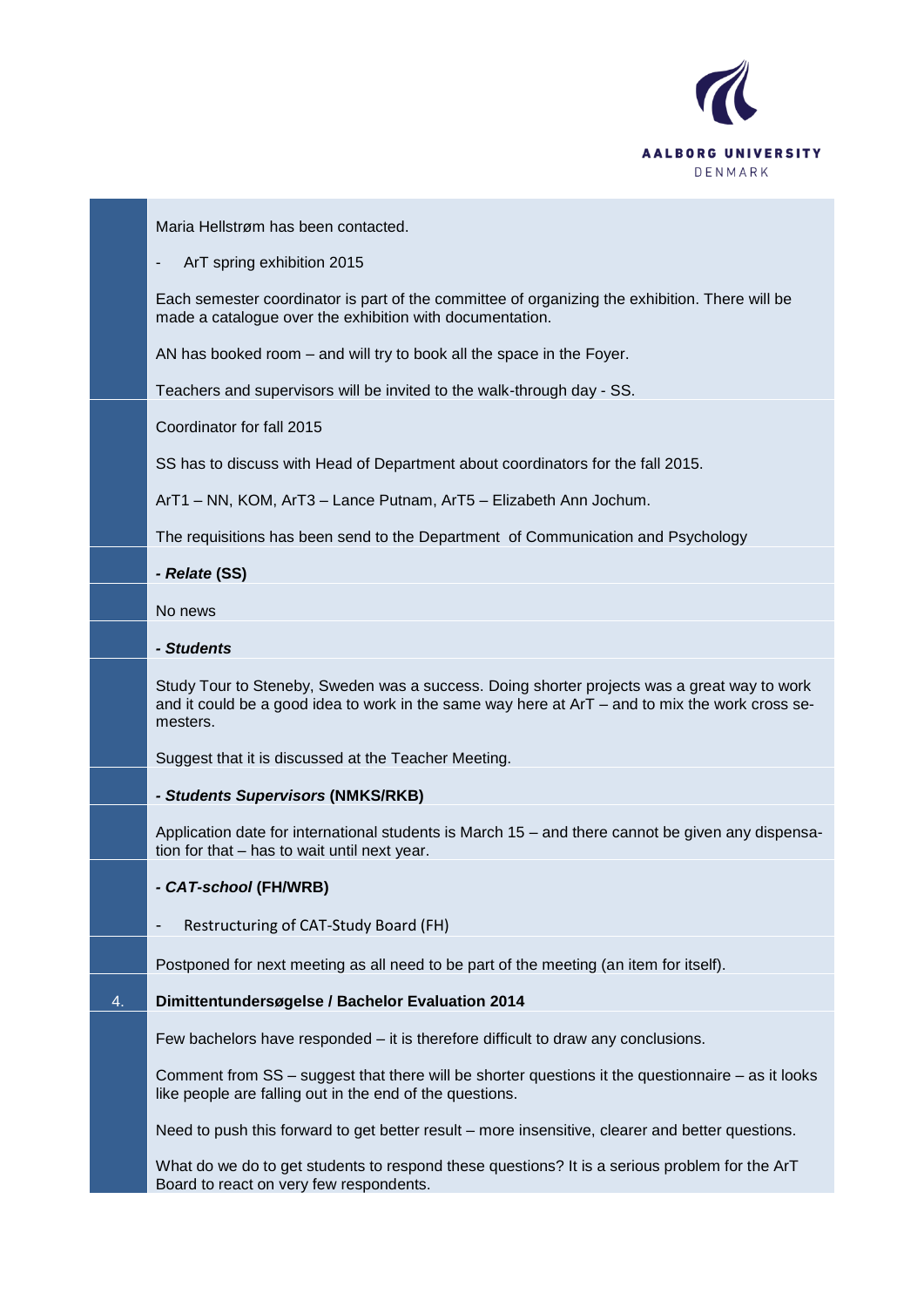

WRB will get the statistic material from "Karrierecentret" to see how many bachelors there have got the questionnaire. WBR has afterwards contacted the person with access to the data and she has explained that 14 Art graduates have received the questionnaire. The rule is that the data may not be published when the number of respondents are under 8, therefore there is no data information attached to this survey with 6 respondents.

However, on the basis of the low respondents the ArT Study Board concluded that it is important to strengthen the awareness of the career opportunities amongst the ArT students. This entails a dedicated awareness at the study as such regarding the need to be prepared for the job market. Actions decided upon:

- Internships /Job opportunities are put in Moodle (currently happening)
- Statements from former students are put on the website (ongoing)
- Use the Alumni LinkedIn network more frequently (Established in 2014)
- Invite former students to make presentations : Directly in Job and master with job (to be arranged)
- Ask Karrierecenter for a career day at Rendsburggade (to be arranged)
- Awareness that the competences required from the employers are: Structure, independency, creativity and knowledge with business in mind (ongoing).

# 5. **Budget 2015 (SS)**

Discussion continued from last meeting.

The budget was approved after this discussion.

# 6. **Semester evaluation Fall2014 (SS)**

It is a problem to approve the semester evaluation. The statistic data has not been available.

In the future the Study Board members will get access to all data related to the evaluation.

It was decided to make comment to the semester evaluation based on the survey. AN will send out the statistic material for the members.

# ArT1

- Problems with the janitors in the new building.
- Positive attitude from the students.
- No drop-out in fall 14- very good.
- The board has to decide one reference style. Eighter Harvard Style APA-Style or? it will be an issue at the teacher meeting.
- Overall LABs don't function and it is not acceptable at all.

# ArT3

- Overall a good semester.
- Positive evaluation.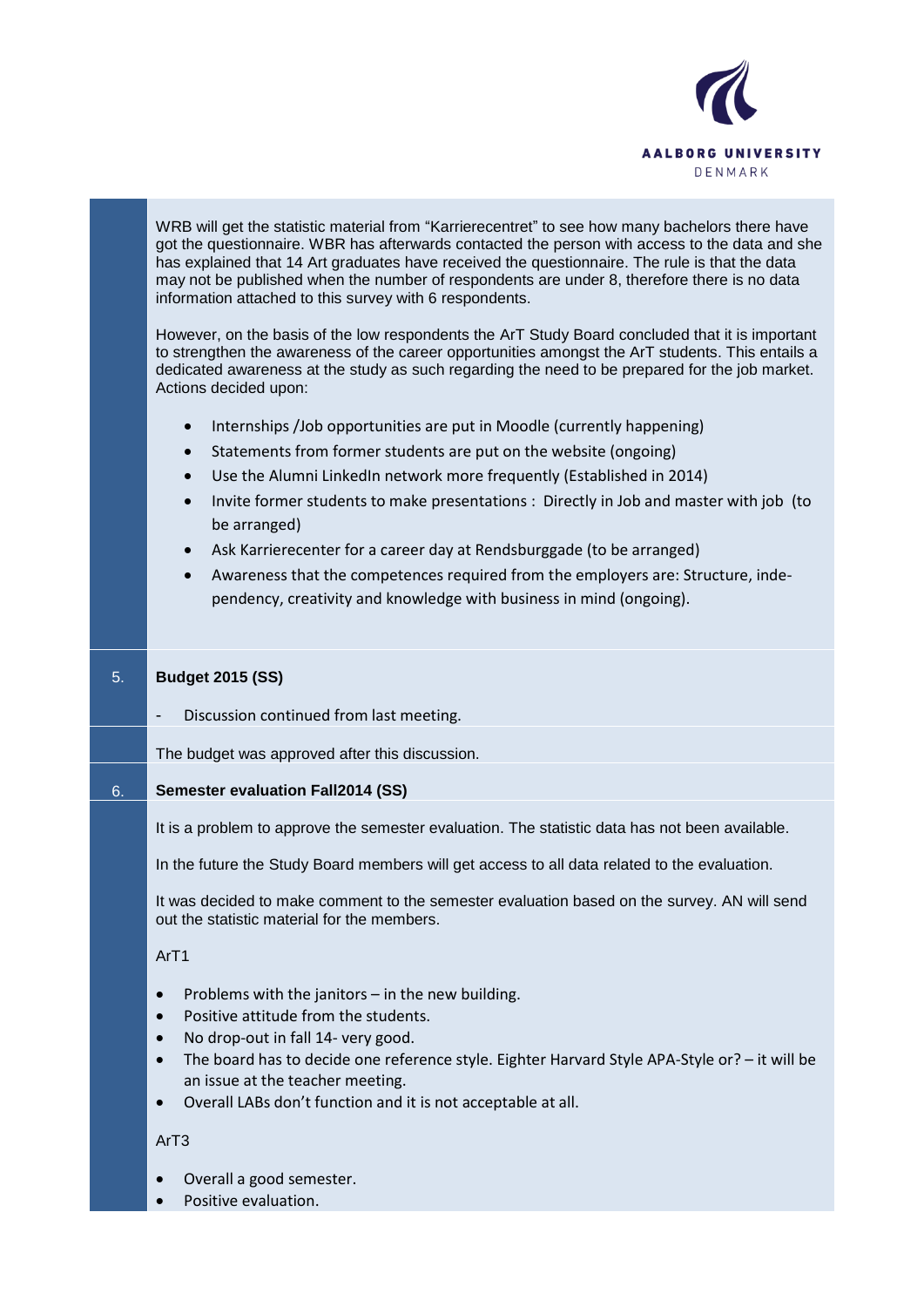

- Moodle is always a source for complaints.
- the students are doing what they know best and are not trying new things.

#### ArT5

- Good to have ArT buddies International students are often left alone.
- Study Regulation mismatch has been solved.
- All teaching and examination has to be in English.
- Teachers from other departments needs ArT focus.

#### In General:

- Labs are not functioning.
- The study board has to be aware of the frequent change of teachers that are hired to teach at ArT affect how their courses are fit into ArT study regulations. Changes in staff imply changes in course content. This represents a challenge to how ArT teaching can be experienced as a continuum across the six semesters.

# 7. **How to strengthen the ArT study (SS)**

Postponed until after the teacher meeting

#### 8. **Advisory Board Members (SS)**

Lasse Andersson, Utzon Center, has agreed to become a new member

SS is in contact with Henriette Moos about one more person.

Next meeting in October – or better at the same time as the semester exhibition.

# 9. **ArT Library (SS)**

Place and books?

The AAU library must be contacted for specific books for the ArT Study. (SS)

There is no place for an ArT library at RDB14 at the moment.

# 10. **Election 2015.** Candidates –is needed. The departments are responsible for making up lists for The Study Board. Big election this fall I.E. both VIP and Students. 11. **Items for next meeting**  12, **Any further Business.**

Next meeting June 10, as May 13 is cancelled.